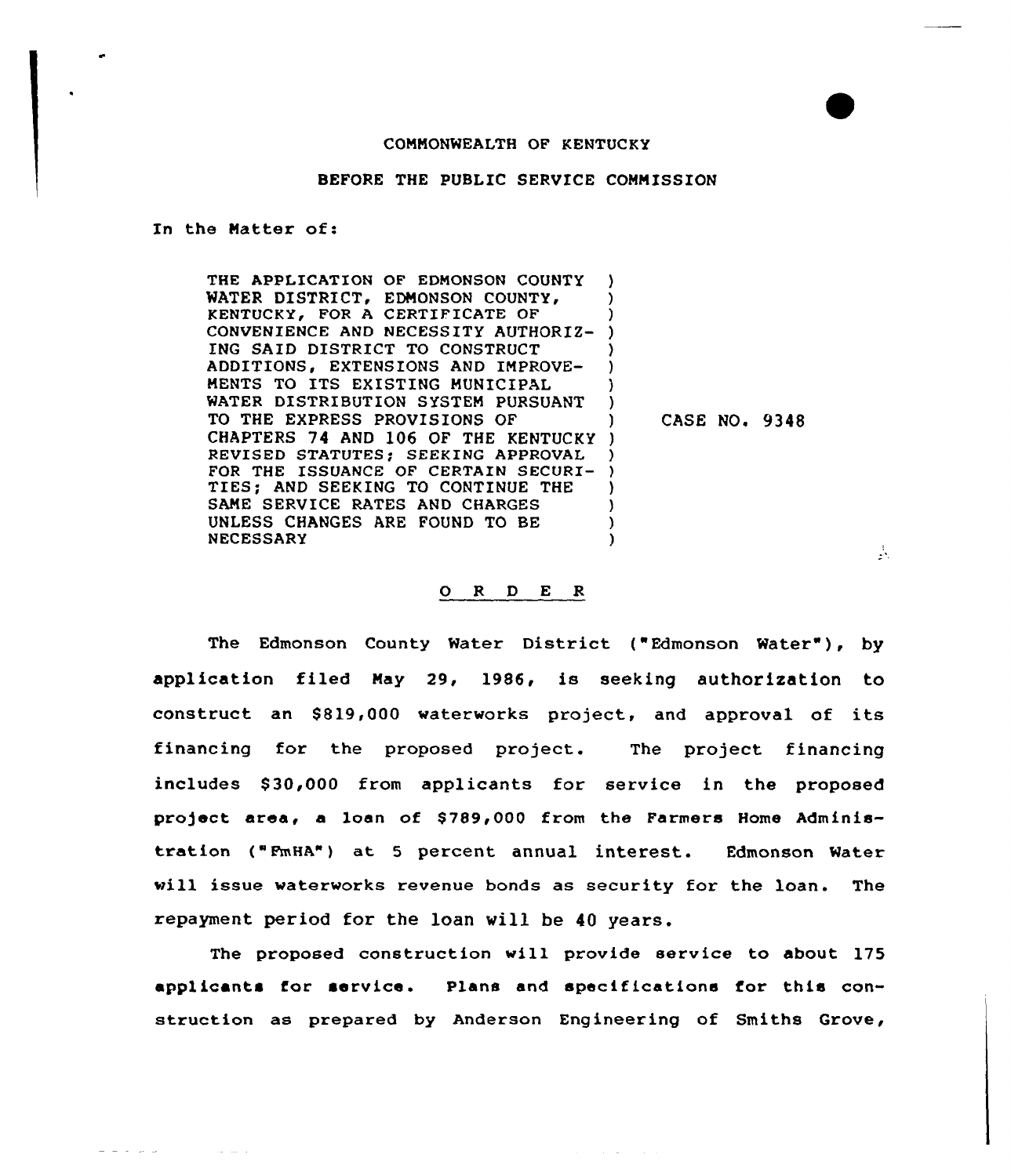Kentucky, ("Engineer") have been approved by the Division of Water of the Natural Resources and Environmental Protection Cabinet.

## FINDINGS AND ORDERS

The Commission, after consideration of the application and evidence of record and being advised, is of the opinion and finds thats

1. Public convenience and necessity require that the construction proposed in the application and record be performed and that a certificate of public convenience and necessity be granted.

2. The proposed project for Edmonson water includes 175 service connections, about 20.6 miles of 6- and 4-inch water main, a 100,000-gallon elevated storage tank, and miscellaneous appurtenances.

3. The low bids received for the proposed construction totaled \$ 665,500 which will require about \$ 819,000 in project funding after allowances are made for fees, contingencies, and other indirect costs.

4. Any deviations from the construction herein approved which could adversely affect service to any customer should be subject to the prior approval of this Commission.

5. Edmonson Water should obtain approval from the Commission prior to performing any additional construction not expressly certificated by this Order.

6. Edmonson Water should file with the Commission duly verified documentation which shows the total costs of construction including all capitalized costs (engineering, legal, administrative, etc.) within 60 days of the date that construction is

 $-2-$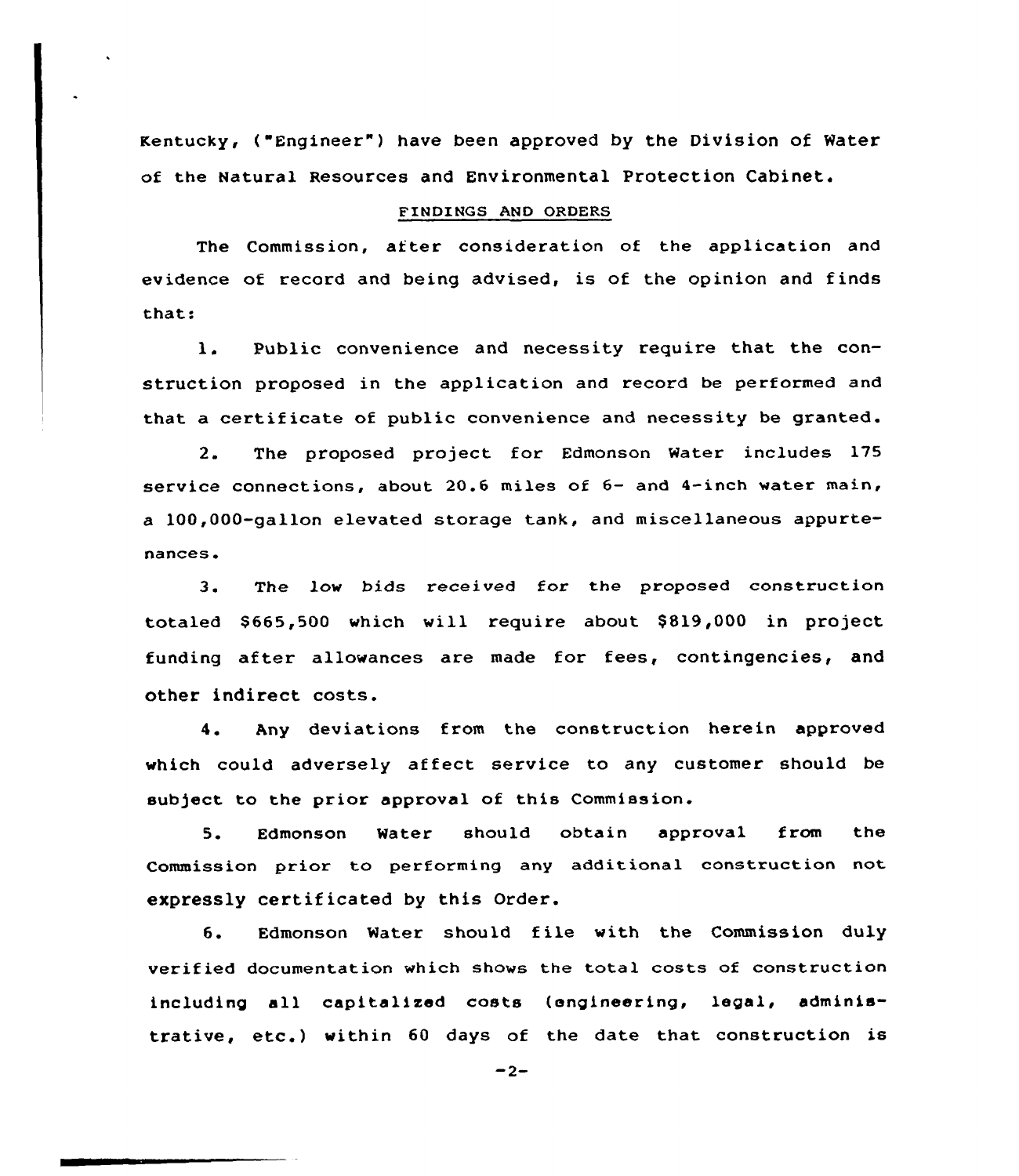substantially completed. The construction costs should be classified into appropriate plant accounts in accordance with the Uniform System of Accounts for Water Utilities prescribed by this Commission.

7. Edmonson Water's contract with its Engineer should require the provision of construction inspection under the general supervision of <sup>a</sup> professional engineer with <sup>a</sup> Kentucky registration in civil or mechanical engineering. The supervision and inspection should insure that the construction work is done in accordance with the contract plans and specifications and in conformance with the best practices of the construction trades involved in the project.

8. Edmonson Water should require the Engineer to furnish a copy of the record plans and a signed statement that. the construction has been satisfactorily completed in accordance with the contract plans and specifications within 60 days of the date of substantial completion of this construction.

9. <sup>A</sup> 5/8-inch <sup>x</sup> 3/4-inch meter should be the standard customer service meter for all new customers and should be installed at all points of service unless the customer provides sufficient justification for the installation of a larger meter.

10. Edmonson Mater should file with the Commission <sup>a</sup> copy of all contractual agreements for the provision of services or the purchase of services which are subject to the approval of this Commission.

ll. The proposed borrowing of \$789,000 is for lawful objects within the corporate purposes of Edmonson Water, is necessary and

 $-3-$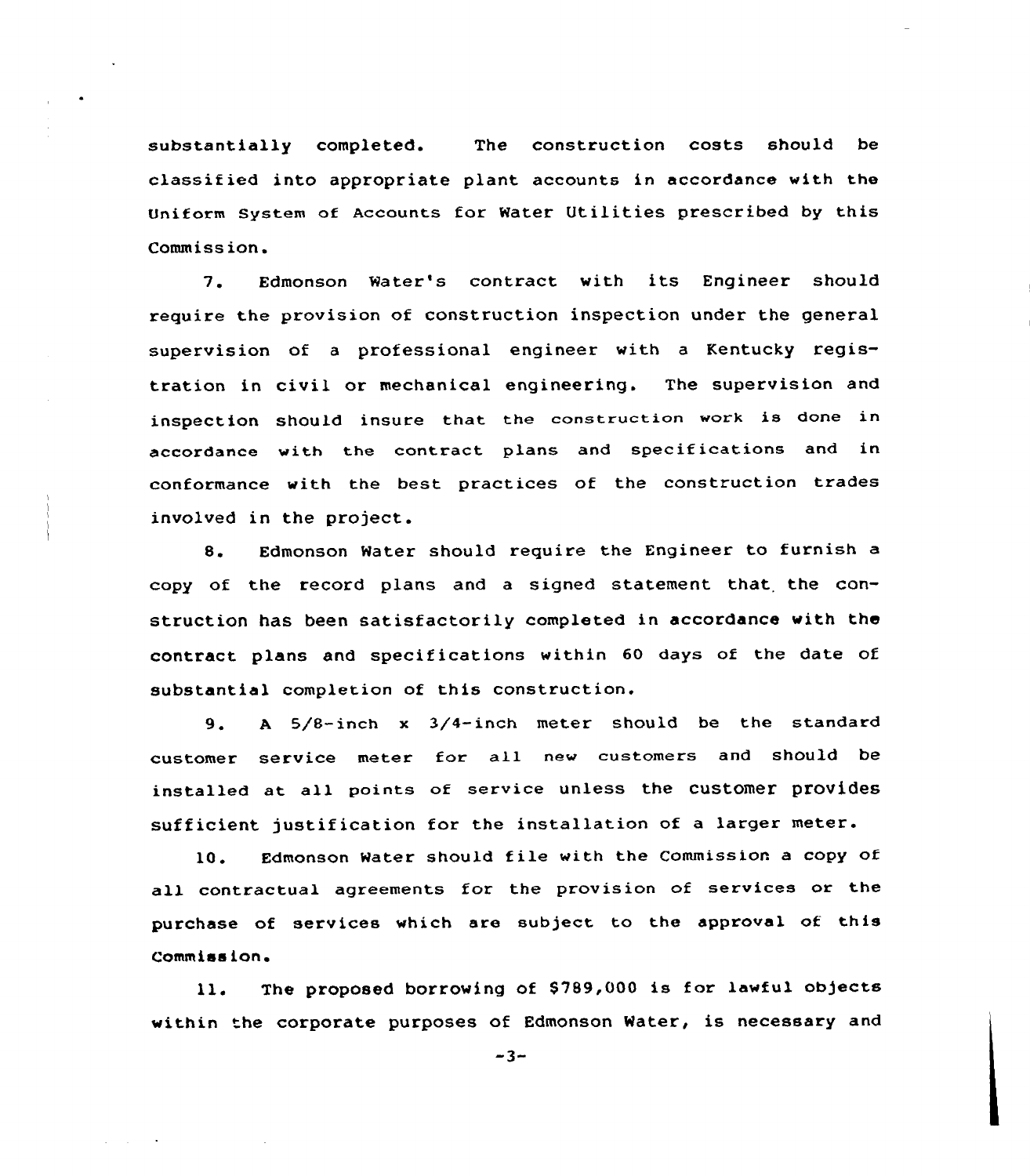appropriate for and consistent with the proper performance of services to the public by Edmonson Water, and will not impair its ability to perform these services.

12. The financing secured by Edmonson Water for this project will be needed to pay for the work herein approved. Edmonson Water's financing plan should, therefore, be approved.

IT IS THEREFORE ORDERED that:

l. Edmonson Water be and it hereby is granted <sup>a</sup> certificate of public convenience and necessity to proceed with the waterworks construction projects described by the plan and specifications of record herein approved.

2. Edmonson Water shall comply with all matters set out in Findings <sup>4</sup> through 10 as if the same were individually so ordered.

3. Edmonson Water's plan of financing consisting of local contributions in the amount of \$ 30,000 and a loan from the FmHA in the amount of 8789,000 with an interest rate of <sup>5</sup> percent and a 40-year term be and it hereby is approved.

Nothing contained herein shall be deemed a warranty of the Commonwealth of Kentucky, or any agency thereof, of the financing herein authorized.

-4-